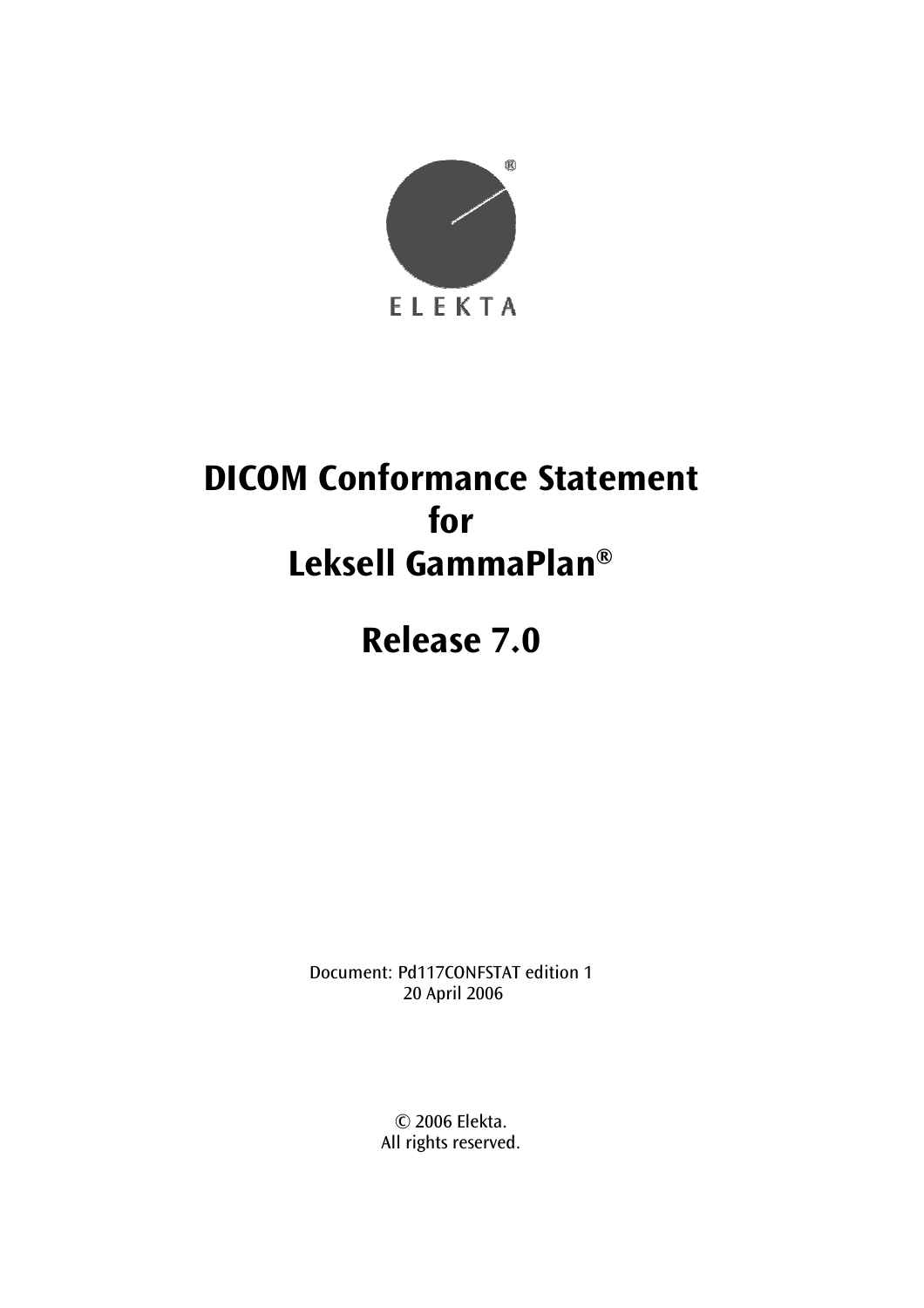## **Issued by:**

ELEKTA INSTRUMENT AB P. O. BOX 7593 SE-103 93 STOCKHOLM SWEDEN

Tel: +46 8 587 254 00 Fax: +46 8 587 255 00 http://www.elekta.com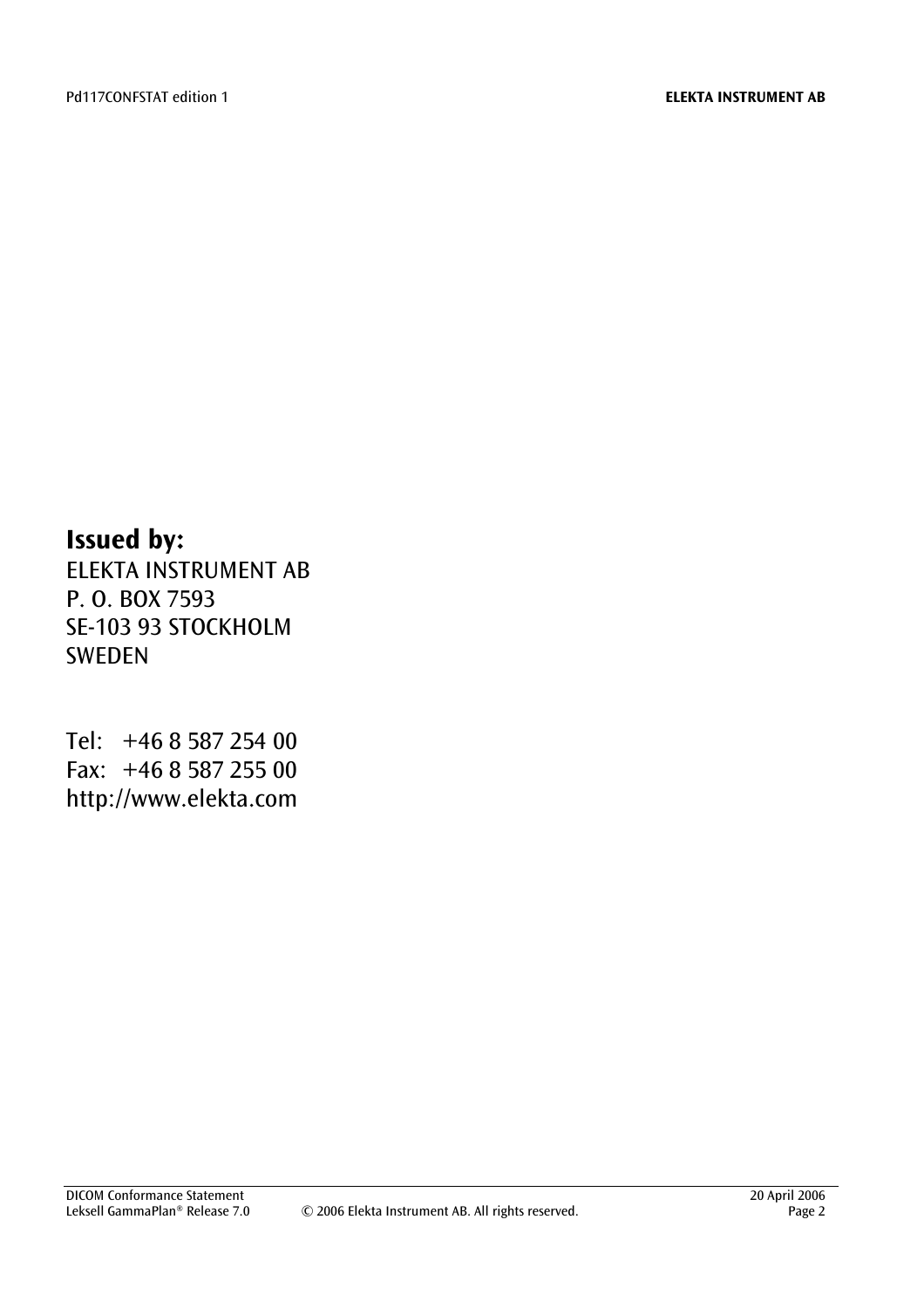## **Contents**

| 1                       |                          |                                                                                                                              |                      |  |
|-------------------------|--------------------------|------------------------------------------------------------------------------------------------------------------------------|----------------------|--|
|                         | 1.1<br>1.2<br>1.3<br>1.4 | Scope and field of application<br>Reference documents<br>Terminology<br>Important notes                                      | 5<br>5<br>6<br>6     |  |
| $\overline{2}$          |                          | $\boldsymbol{.8}$                                                                                                            |                      |  |
|                         | 2.2<br>2.3               | Applications data flow diagram<br><b>Functional definitions of Application Entity</b><br>Sequencing of Real World Activities | 8<br>8<br>8          |  |
| $\overline{\mathbf{3}}$ |                          |                                                                                                                              |                      |  |
|                         | 3.1                      | Storage Server AE Specification                                                                                              | 9                    |  |
| $\overline{\mathbf{4}}$ |                          |                                                                                                                              |                      |  |
|                         | 4.1<br>4.2<br>4.3<br>4.4 | <b>Supported Communication Stacks</b><br><b>TCP/IP Stack</b><br><b>OSI Stack</b><br><b>Physical Media Support</b>            | 12<br>12<br>12<br>12 |  |
| 5                       |                          |                                                                                                                              |                      |  |
| 6                       |                          |                                                                                                                              |                      |  |
|                         | 6.1                      | AE Title/Presentation Address Mapping                                                                                        | 14                   |  |
| $\overline{7}$          |                          |                                                                                                                              |                      |  |
| А.                      |                          |                                                                                                                              |                      |  |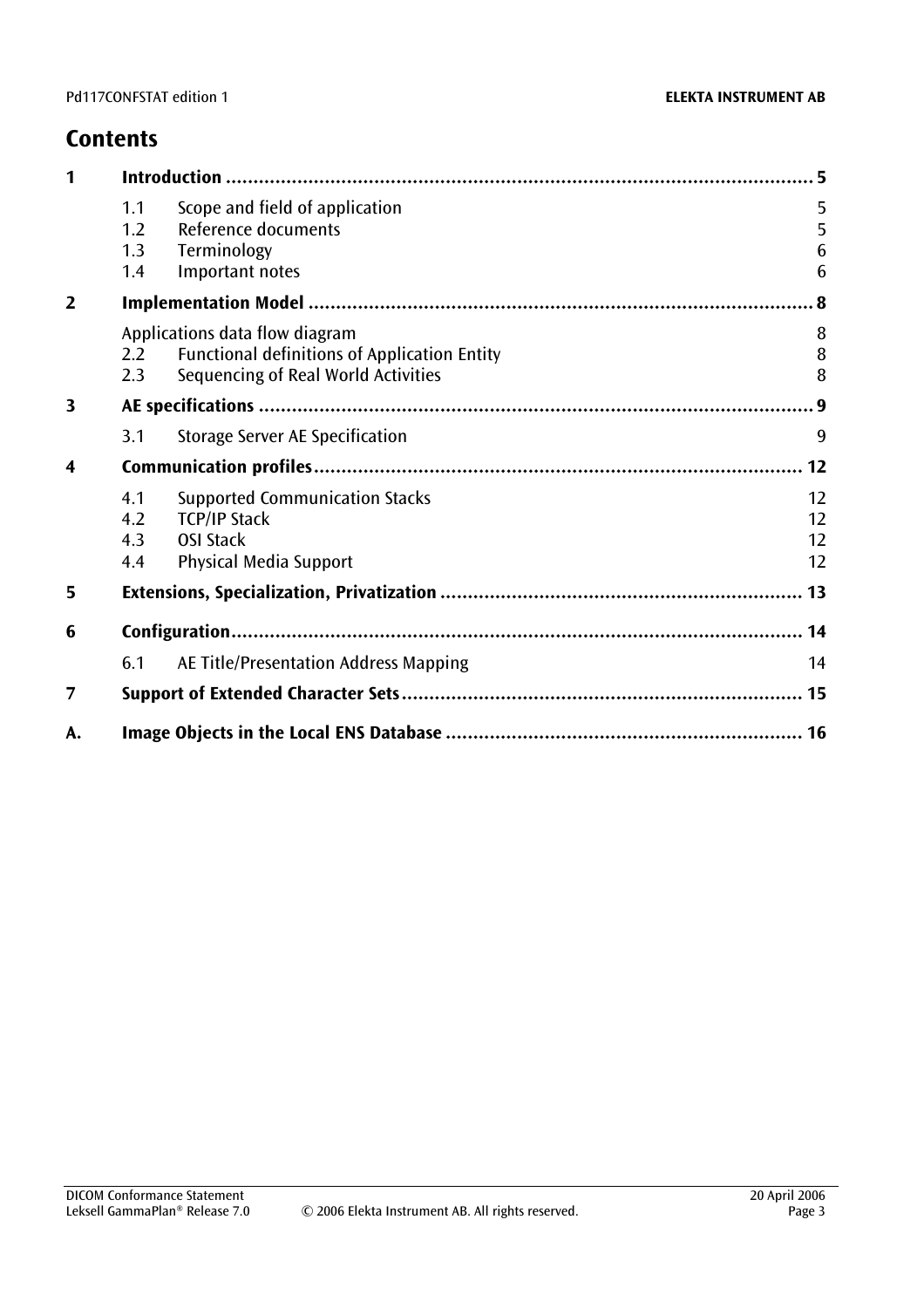## **List of tables**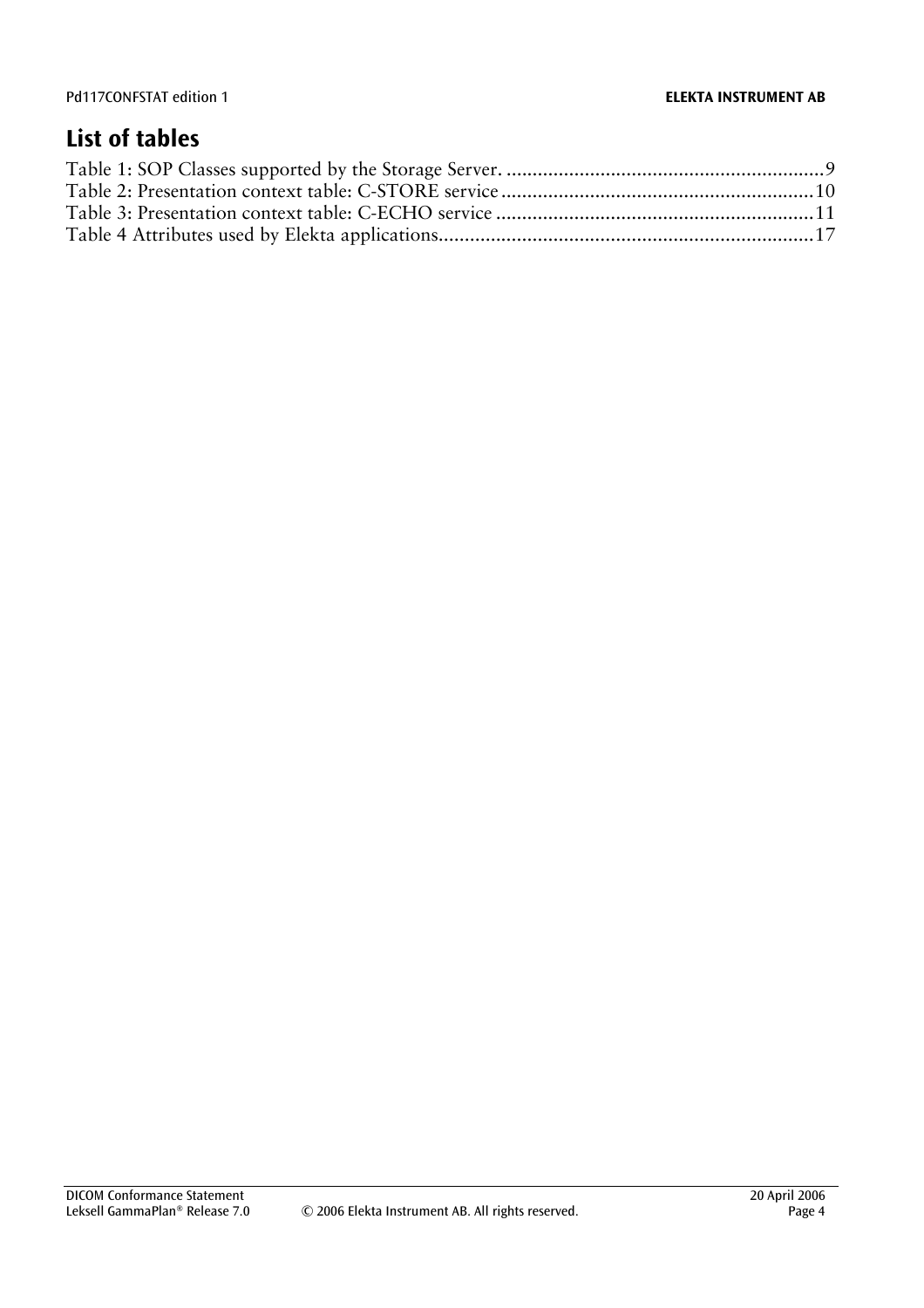## <span id="page-4-0"></span>**1 Introduction**

### <span id="page-4-1"></span>**1.1 Scope and field of application**

The scope of this DICOM conformance statement is to facilitate data exchange with equipment of Elekta Neuro Sciences. This document specifies the conformance to the DICOM standard (formally called the NEMA PS3.X-1993 standards). It contains a short description of the applications involved and provides technical information about the data exchange capabilities of the equipment. The main elements describing these capabilities are the supported DICOM service object pairs (SOP) classes, Roles and Transfer Syntaxes.

### **1.2 Reference documents**

<span id="page-4-2"></span>*Digital Imaging and Communications in Medicine (DICOM).* Version 3.0. National Electrical Manufacturer's Association. Rosslyn, VA, United States of America. 2004.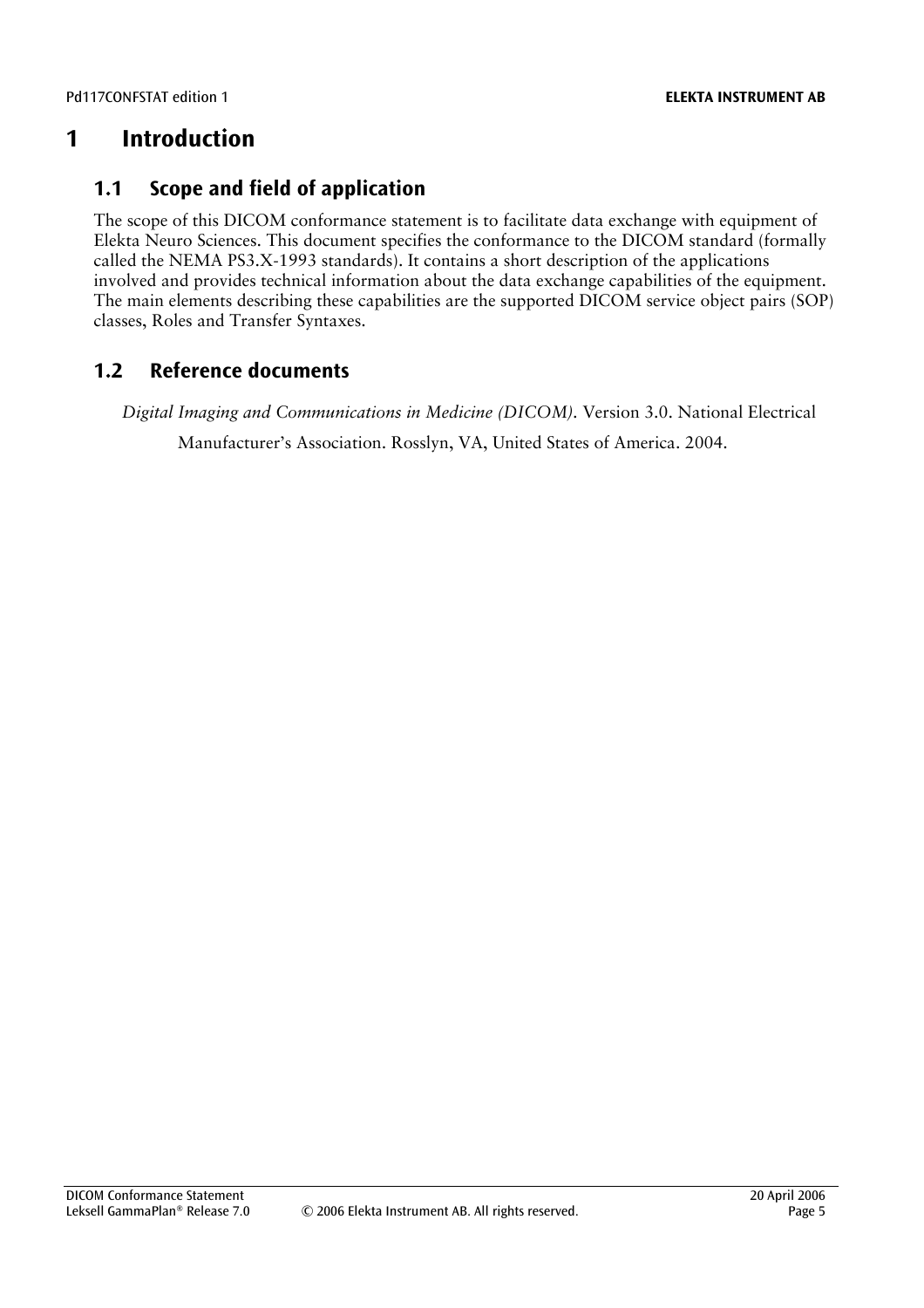#### **1.3 Terminology**

<span id="page-5-0"></span>

| Term               | Explanation                                  |
|--------------------|----------------------------------------------|
| AE                 | <b>Application Entity</b>                    |
| <b>AET</b>         | <b>Application Entity Title</b>              |
| AP                 | <b>Application Profile</b>                   |
| Elekta workstation | The workstation that supports Storage Server |
| <b>FSR</b>         | <b>File Set Reader</b>                       |
| <b>PDU</b>         | Protocol data unit                           |
| SCP                | Service Class Provider                       |
| SCU                | Service Class User                           |
| <b>SOP</b>         | Service Object Pair                          |
| <b>UID</b>         | Unique Identifier                            |

### <span id="page-5-1"></span>**1.4 Important notes**

This Conformance Statement by itself does not guarantee successful interoperability of Elekta equipment with non-Elekta equipment. The user (or user's agent) should be aware of the following issues:

#### **Scope**

The goal of DICOM is to facilitate inter-connectivity rather than interoperability. Interoperability refers to the ability of application functions, distributed over two or more systems, to work successfully together. The integration of medical devices into a networked environment may require application functions that are not specified within the scope of DICOM. Consequently, using only the information provided by this Conformance Statement does not guarantee interoperability of Elekta equipment with non-Elekta equipment. It is the user's responsibility to analyze thoroughly the application requirements and to specify a solution that integrates Elekta equipment with non-Elekta equipment.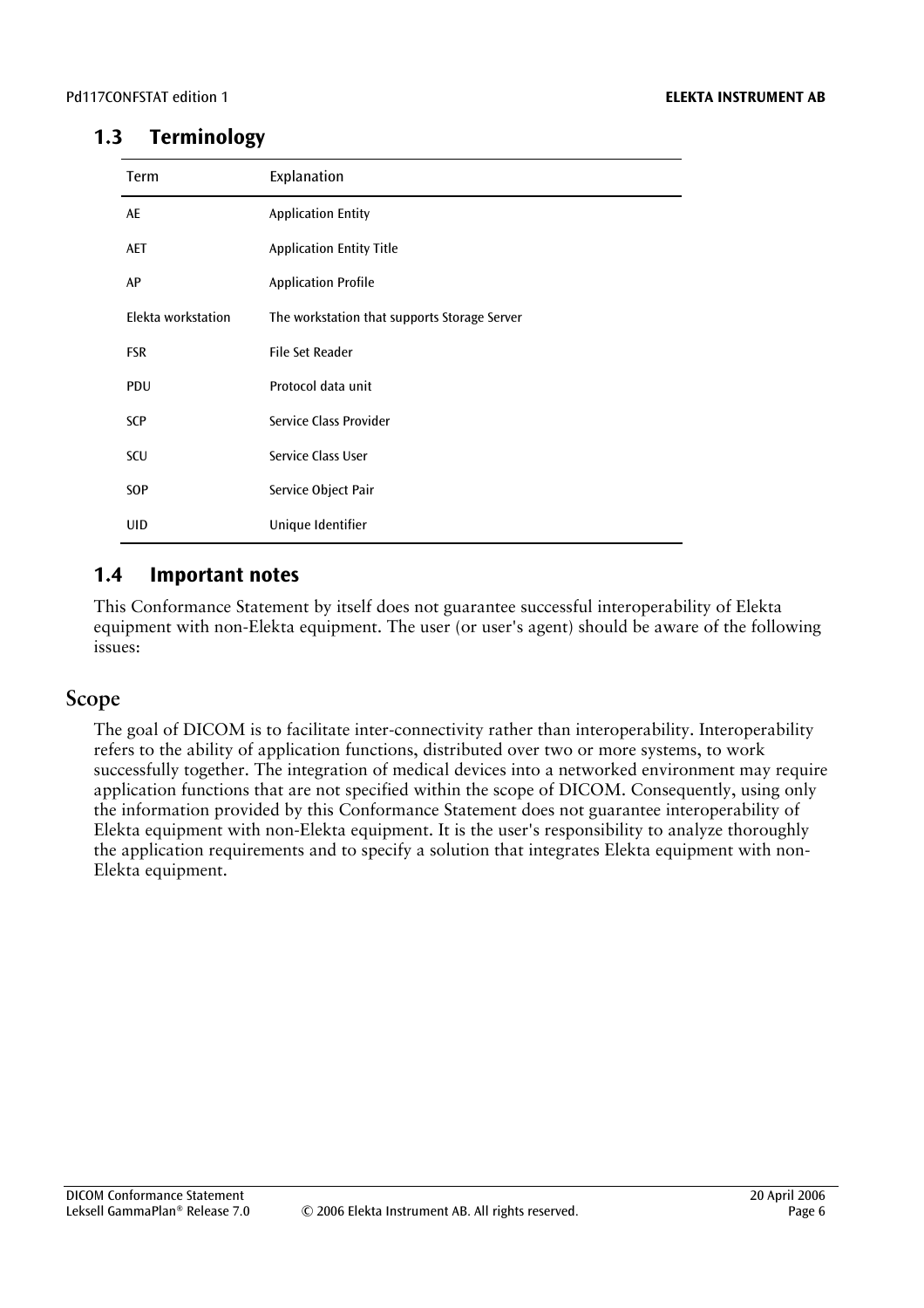#### **Validation**

Elekta equipment has been carefully tested to assure that the actual implementation of the DICOM interface corresponds with this Conformance Statement. Where Elekta equipment is linked to non-Elekta equipment, the first step is to compare the relevant Conformance Statements. If the Conformance Statements indicate that successful information exchange should be possible, additional validation tests will be necessary to ensure the functionality, performance, accuracy and stability of image and image related data. It is the responsibility of the user (or user's agent) to specify the appropriate test suite and to carry out the additional validation tests.

### **New versions of the DICOM Standard**

The DICOM standard will evolve in future to meet the user's growing requirements and to incorporate new features and technologies. Elekta plans to adapt its equipment to future versions of the DICOM standard. In order to do so, Elekta reserves the right to make changes to its products or to discontinue its delivery. The user should ensure that any non-Elekta provider linking to Elekta equipment also adapts to future versions of the DICOM Standard. If not, the incorporation of DICOM enhancements into Elekta equipment may lead to loss of connectivity (in case of networking) and incompatibility (in case of media).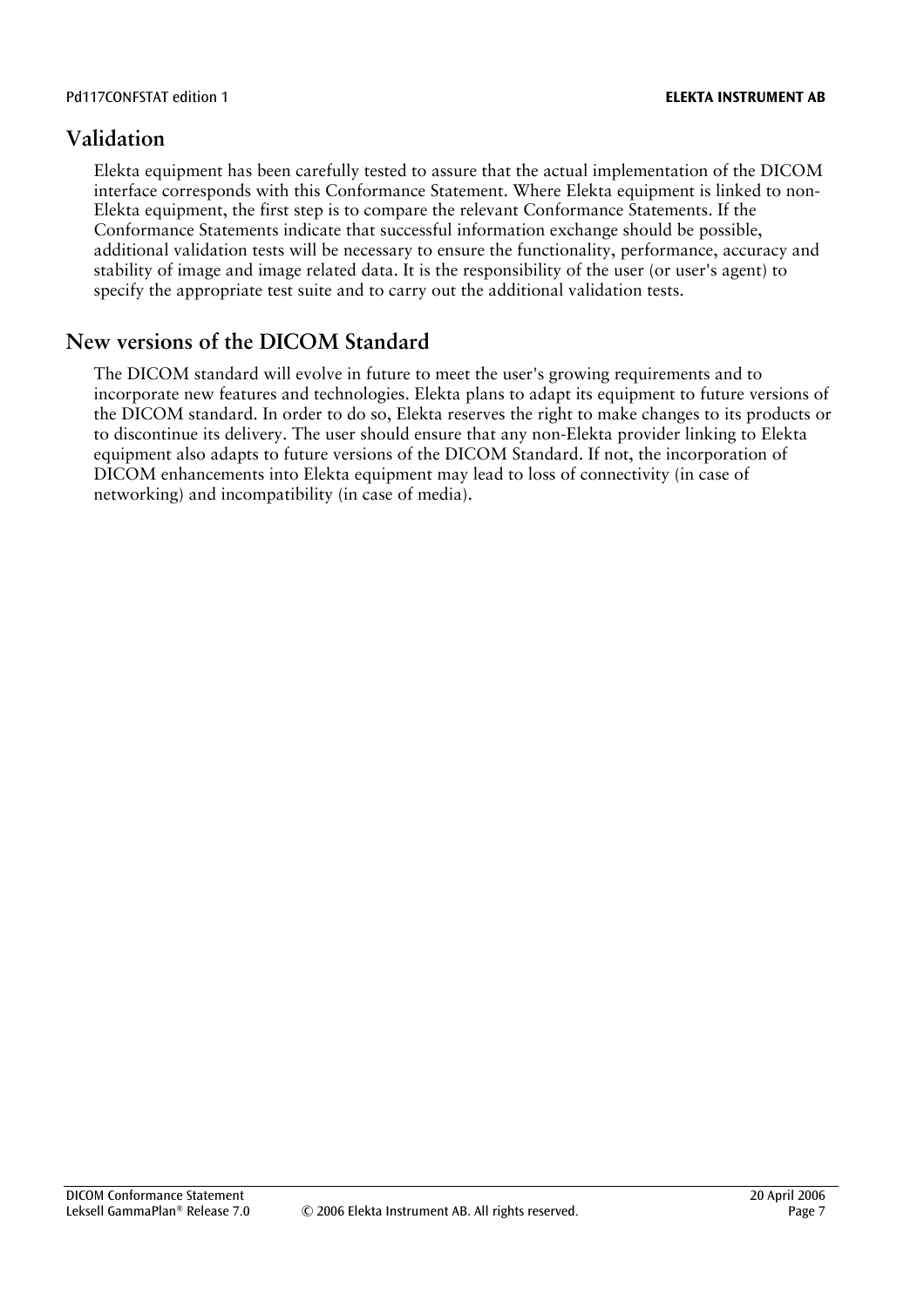## **2 Implementation Model**

<span id="page-7-0"></span>The Leksell GammaPlan® consists of one Storage Server Application Entity.

## <span id="page-7-1"></span>**2.1 Applications data flow diagram**



## <span id="page-7-2"></span>**2.2 Functional definitions of Application Entity**

#### **Storage Server**

The Elekta Storage Server waits for another application to connect at the TCP/IP port number 104. When another application makes a DICOM association request, the Storage Server acts as a SCP for the storage service class: It stores the image as a DICOM object in the local database of the Treatment Planning Workstation.

The Storage Server also acts as a SCP for the verification service class: It responds to C-ECHO requests from other applications.

## <span id="page-7-3"></span>**2.3 Sequencing of Real World Activities**

Not applicable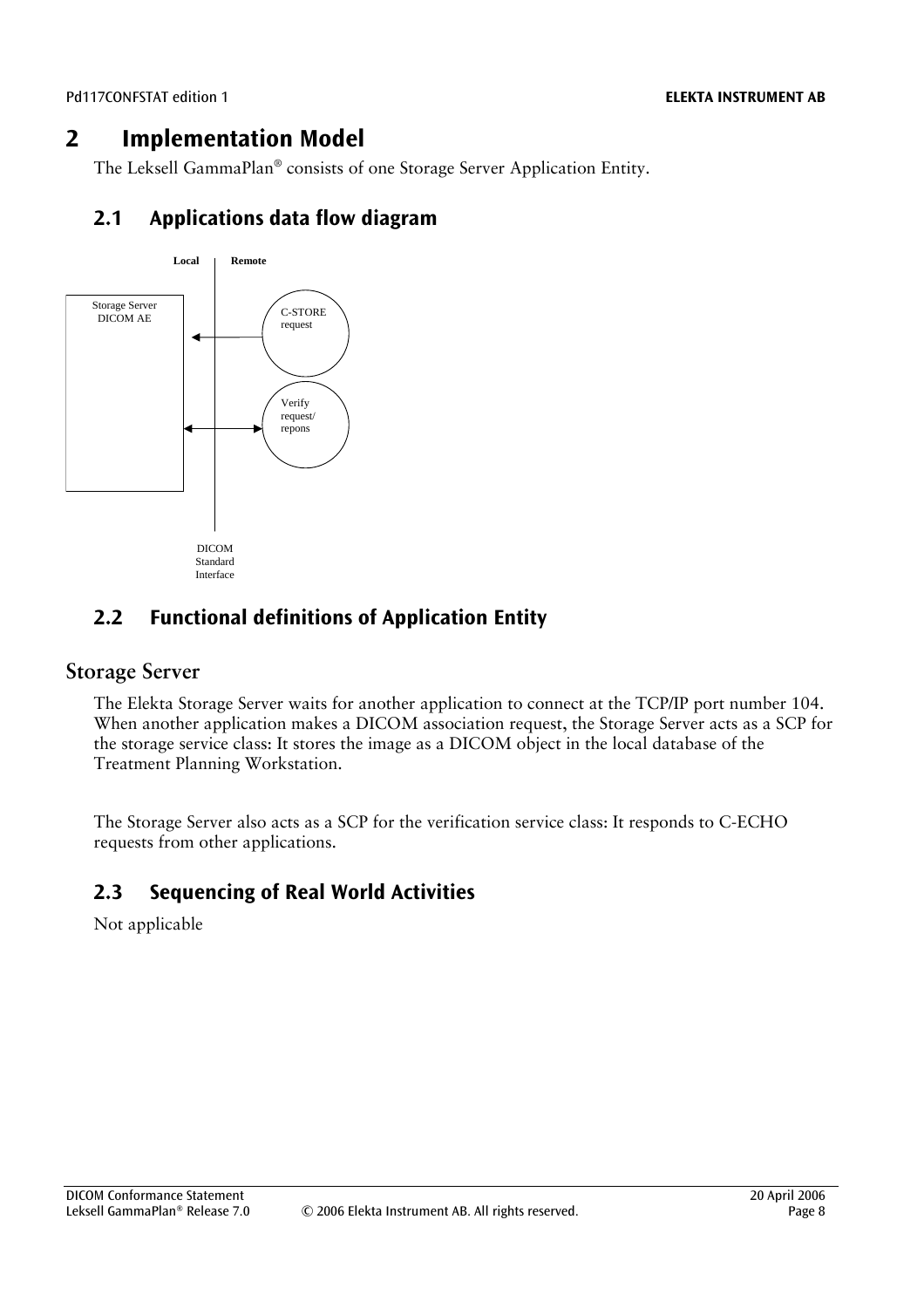## <span id="page-8-0"></span>**3 AE specifications**

### <span id="page-8-1"></span>**3.1 Storage Server AE Specification**

The Storage Server Application Entity provides Standard Conformance the following DICOM V3.0 SOP classes as a SCP:

| SOP Class Name           | UID                          |
|--------------------------|------------------------------|
| CT Image Storage - STORE | 1.2.840.10008.5.1.4.1.1.2    |
| MR Image Storage - STORE | 1.2.840.10008.5.1.4.1.1.4    |
| XA Image Storage - STORE | 1.2.840.10008.5.1.4.1.1.12.1 |
| SC Image Storage - STORE | 1.2.840.10008.5.1.4.1.1.7    |
| Verification             | 1.2.840.10008.1.1            |

<span id="page-8-2"></span>Table 1: SOP Classes supported by the Storage Server.

### **Association Establishment Policies**

#### General

The Elekta Storage Server accepts association in response to C-STORE requests from other Applications Entities. It will only accept C-STORE requests for CT, MR, XA, PET and SC SOP classes and in this case will act as storage service class provider.

It also accepts association in response to C-ECHO requests and act as verification service class provider.

The Storage Server is a LINUX daemon, waits for C-STORE or C-ECHO requests, and performs the necessary operations upon it receiving such requests.

#### Number of Associations

The number of simultaneous associations that will be accepted by the Elekta Storage Server is limited to 5.

#### Asynchronous Nature

The Elekta Storage Server does not perform asynchronous operations window negotiation.

#### Implementation Identifying Information

The Elekta Storage Server does not export any DICOM object. The only occasion where an Implementation Identifier may be used is during the establishment of the association with a DICOM peer. For this reason the implementation identifying information of the OFFIS DCMTK DICOM toolkit has been kept unchanged:

IMPLEMENTATION\_CLASS\_UID = 1.22276.0.7230010.3.0.3.5.3 IMPLEMENTATION\_VERSION = OFFIS\_DCMTK\_353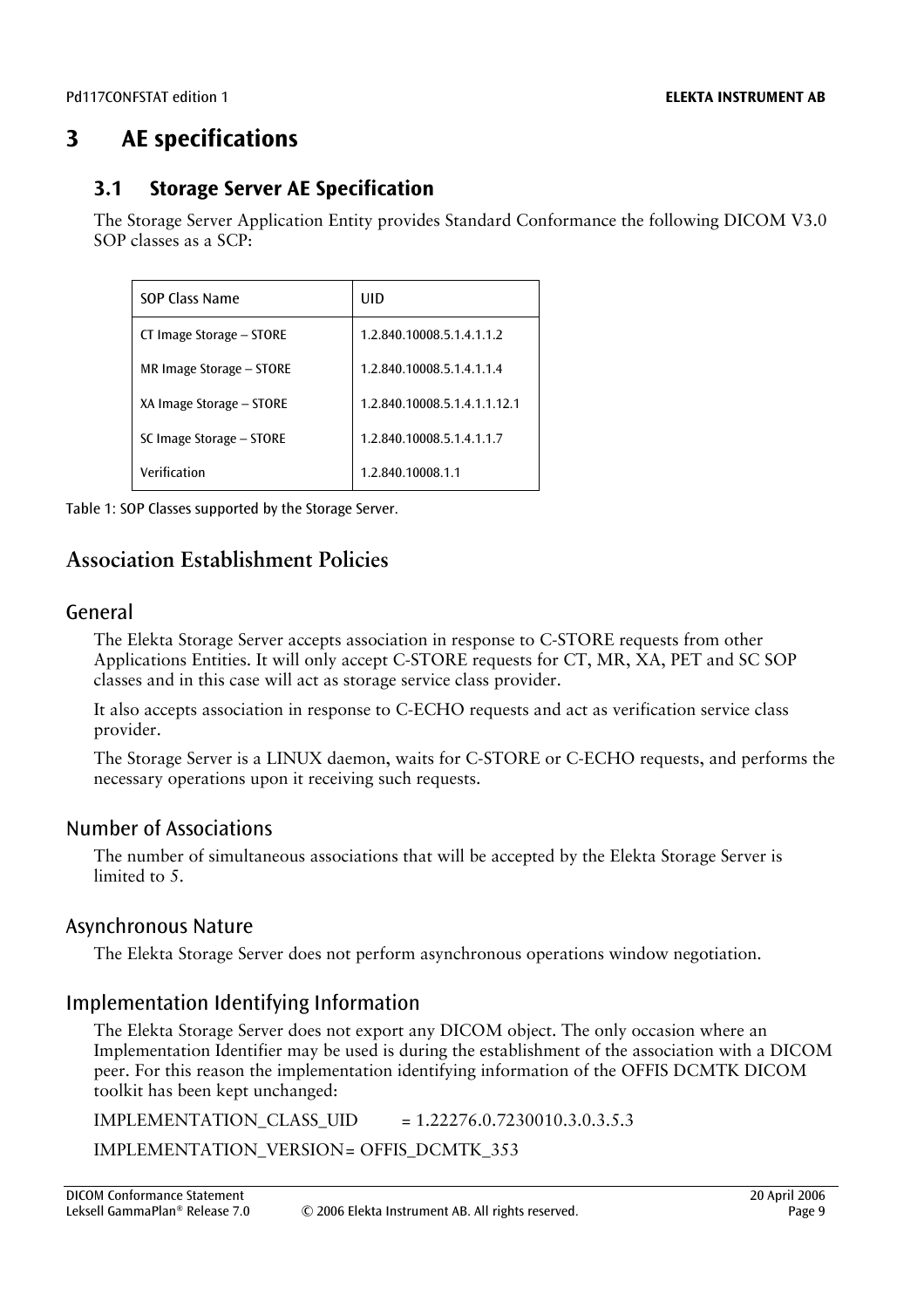#### Pd117CONFSTAT edition 1 **ELEKTA INSTRUMENT AB Association Initiation by Real World Activity**

The Elekta Storage Server never initiates an association.

## **Association Acceptance Policy**

#### Remote System Requests Image Storage

#### Associated Real World Activity

A DICOM AE sends a storage request to the Elekta Storage Server. If the request is accepted the images are stored on the Elekta Storage Server.

#### Presentation context table

| <b>Presentation Context Table</b> |                                                        |                                  |                     |            |                         |
|-----------------------------------|--------------------------------------------------------|----------------------------------|---------------------|------------|-------------------------|
|                                   | Abstract Syntax                                        | Transfer Syntax List             |                     | Role       | Extended<br>Negotiation |
| Name                              | <b>UID</b>                                             | Name                             | <b>UID</b>          |            |                         |
| CT Image<br>Storage               | Implicit VR Little Endian<br>1.2.840.10008.5.1.4.1.1.2 |                                  | 1.2.840.10008.1.2   | <b>SCP</b> | None                    |
|                                   |                                                        | Explicit VR Little Endian        | 1.2.840.10008.1.2.1 |            |                         |
|                                   |                                                        | <b>Explicit VR Big Endian</b>    | 1.2.840.10008.1.2.2 |            |                         |
| MR Image<br>Storage               | 1.2.840.10008.5.1.4.1.1.4                              | <b>Implicit VR Little Endian</b> | 1.2.840.10008.1.2   | <b>SCP</b> | None                    |
|                                   |                                                        | Explicit VR Little Endian        | 1.2.840.10008.1.2.1 |            |                         |
|                                   |                                                        | <b>Explicit VR Big Endian</b>    | 1.2.840.10008.1.2.2 |            |                         |
| X-Ray<br>Angiographic             | 1.2.840.10008.5.1.4.1.1.12.1                           | Implicit VR Little Endian        | 1.2.840.10008.1.2   | SCP        | None                    |
| <b>Image Storage</b>              |                                                        | Explicit VR Little Endian        | 1.2.840.10008.1.2.1 |            |                         |
|                                   |                                                        | <b>Explicit VR Big Endian</b>    | 1.2.840.10008.1.2.2 |            |                         |
| Secondary<br>Capture              | 1.2.840.10008.5.1.4.1.1.7                              | <b>Implicit VR Little Endian</b> | 1.2.840.10008.1.2   | <b>SCP</b> | None                    |
| <b>Image Storage</b>              |                                                        | Explicit VR Little Endian        | 1.2.840.10008.1.2.1 |            |                         |
|                                   |                                                        | <b>Explicit VR Big Endian</b>    | 1.2.840.10008.1.2.2 |            |                         |

<span id="page-9-0"></span>Table 2: Presentation context table: C-STORE service

#### C-STORE SCP conformance

The Elekta Storage Server is Conformance Level 0 Storage SCP. On the Elekta Treatment Planning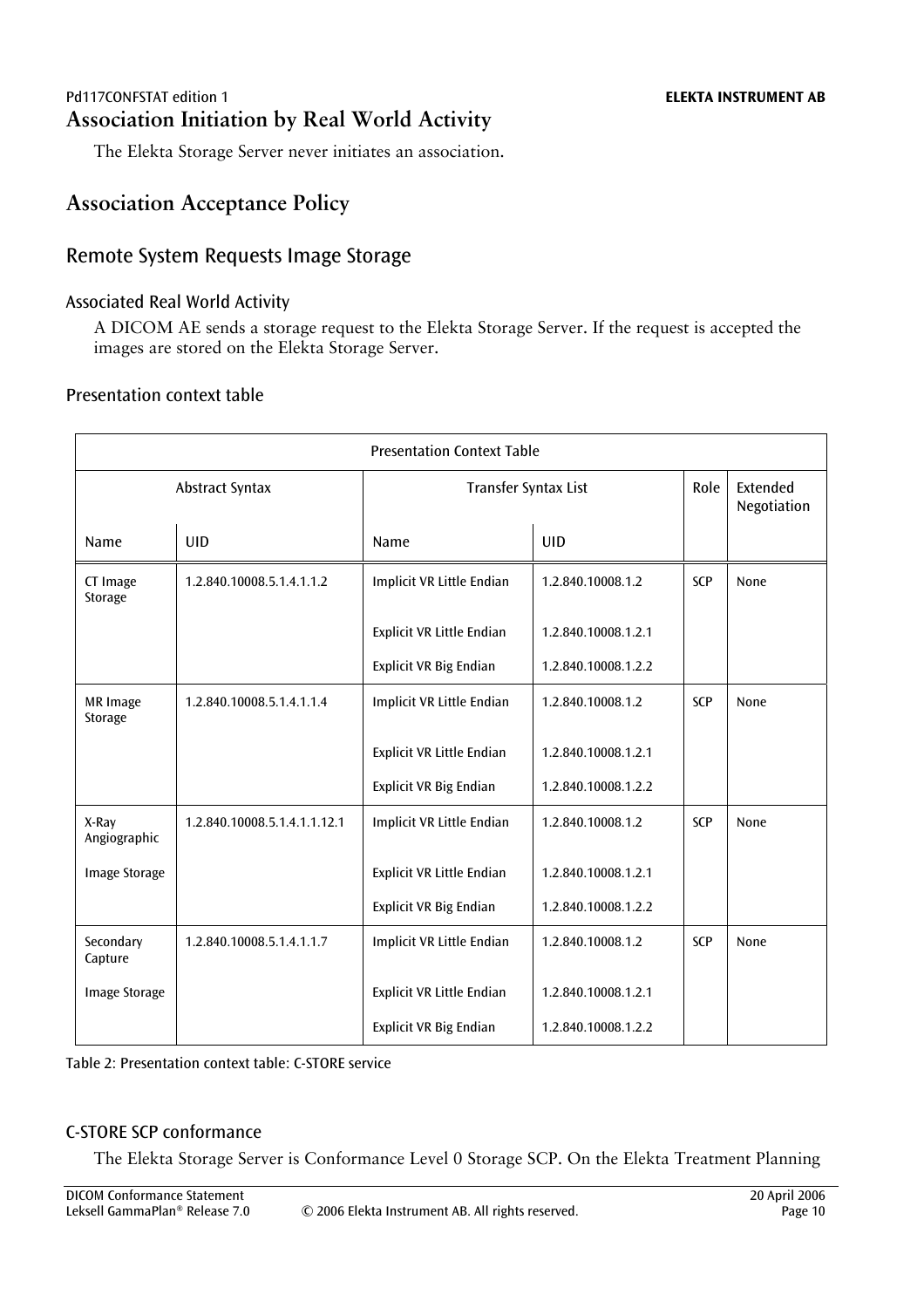Workstation, the stored attributes may be accessed only through Elekta applications and only for display. The duration of storage of these attributes is at the user discretion.

#### Presentation context acceptance criterion

The Elekta Storage Server will accept any context listed in [Table 2.](#page-9-0) There is no check for duplicate contexts.

#### Transfer syntax selection policies

The preference in acceptance of Transfer Syntaxes is:

Explicit Big Endian above Explicit Little Endian above Implicit Little Endian.

#### Remote system requests verification

#### Associated real world activity

A remote DICOM AE wish to verify the application level communication using the C-ECHO command.

#### Presentation context table

| <b>Presentation Context Table</b> |                   |                           |                     |            |             |
|-----------------------------------|-------------------|---------------------------|---------------------|------------|-------------|
| Abstract Syntax                   |                   | Transfer Syntax List      |                     | Role       | Extended    |
| <b>Name</b>                       | UID               | <b>Name</b>               | UID                 |            | Negotiation |
| Verification                      | 1.2.840.10008.1.1 | Implicit VR Little Endian | 1.2.840.10008.1.2   | <b>SCP</b> | <b>None</b> |
|                                   |                   | Explicit VR Little Endian | 1.2.840.10008.1.2.1 | <b>SCP</b> | <b>None</b> |
|                                   |                   | Explicit VR Big Endian    | 1.2.840.10008.1.2.2 | <b>SCP</b> | <b>None</b> |

<span id="page-10-0"></span>Table 3: Presentation context table: C-ECHO service

#### C-ECHO SCP conformance

The Elekta Storage Server provides standard conformance to the C-ECHO service as a Service Class Provider.

#### Presentation context acceptance criterion

The only accepted presentation context is defined in [Table 3.](#page-10-0)

#### Transfer syntax selection policies

The preference in acceptance of Transfer Syntaxes is:

Implicit Little Endian above Explicit Little Endian above Explicit Big Endian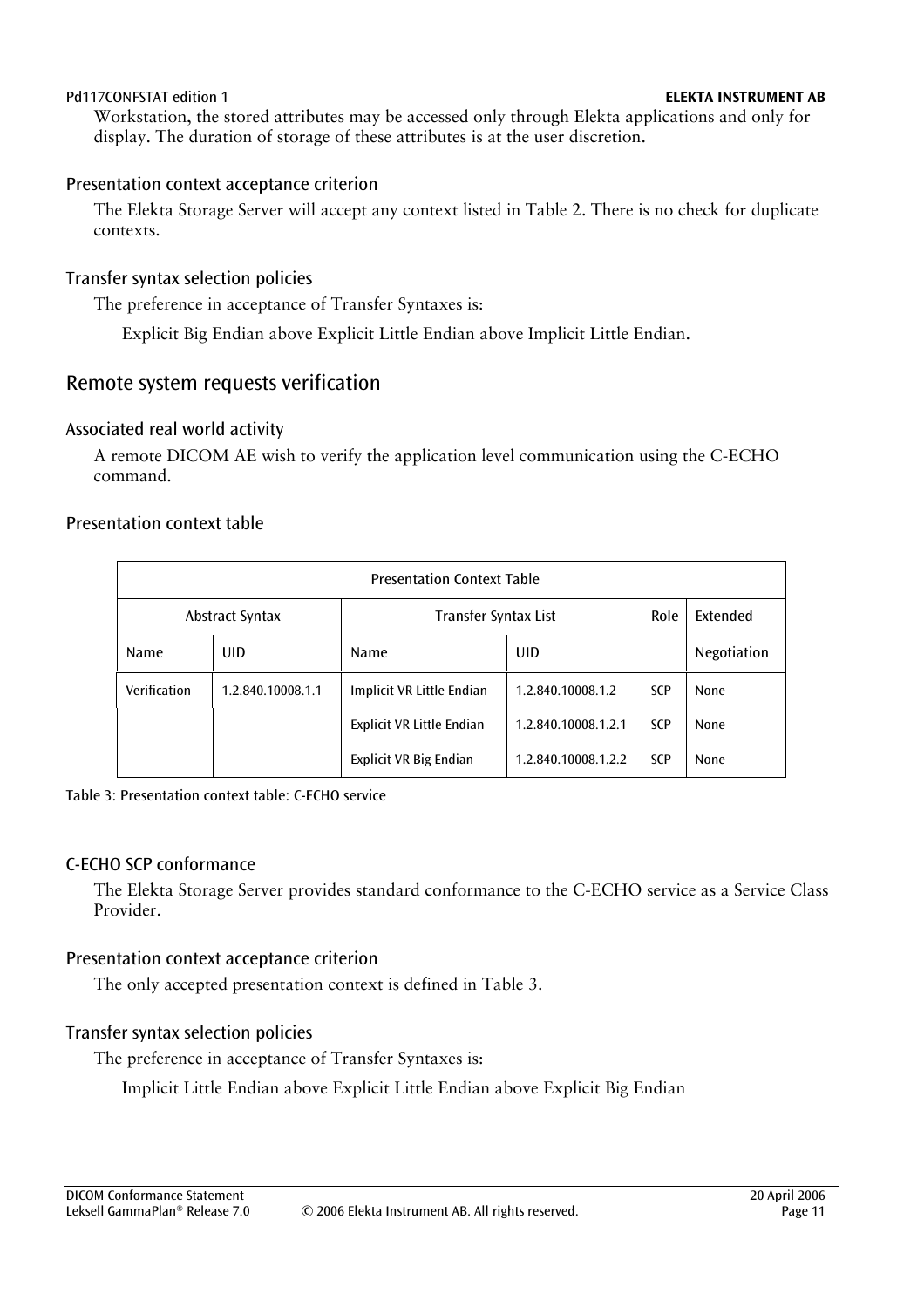## <span id="page-11-0"></span>**4 Communication profiles**

#### <span id="page-11-1"></span>**4.1 Supported Communication Stacks**

The Elekta Storage Server provides DICOM V3.0 TCP/IP Network Communication Support as defined in part 8 of the DICOM standard.

## <span id="page-11-2"></span>**4.2 TCP/IP Stack**

Elekta Storage Server inherits the TCP/IP stack from the LINUX operating system upon which they execute.

## <span id="page-11-3"></span>**4.3 OSI Stack**

Not supported.

## <span id="page-11-4"></span>**4.4 Physical Media Support**

Not supported.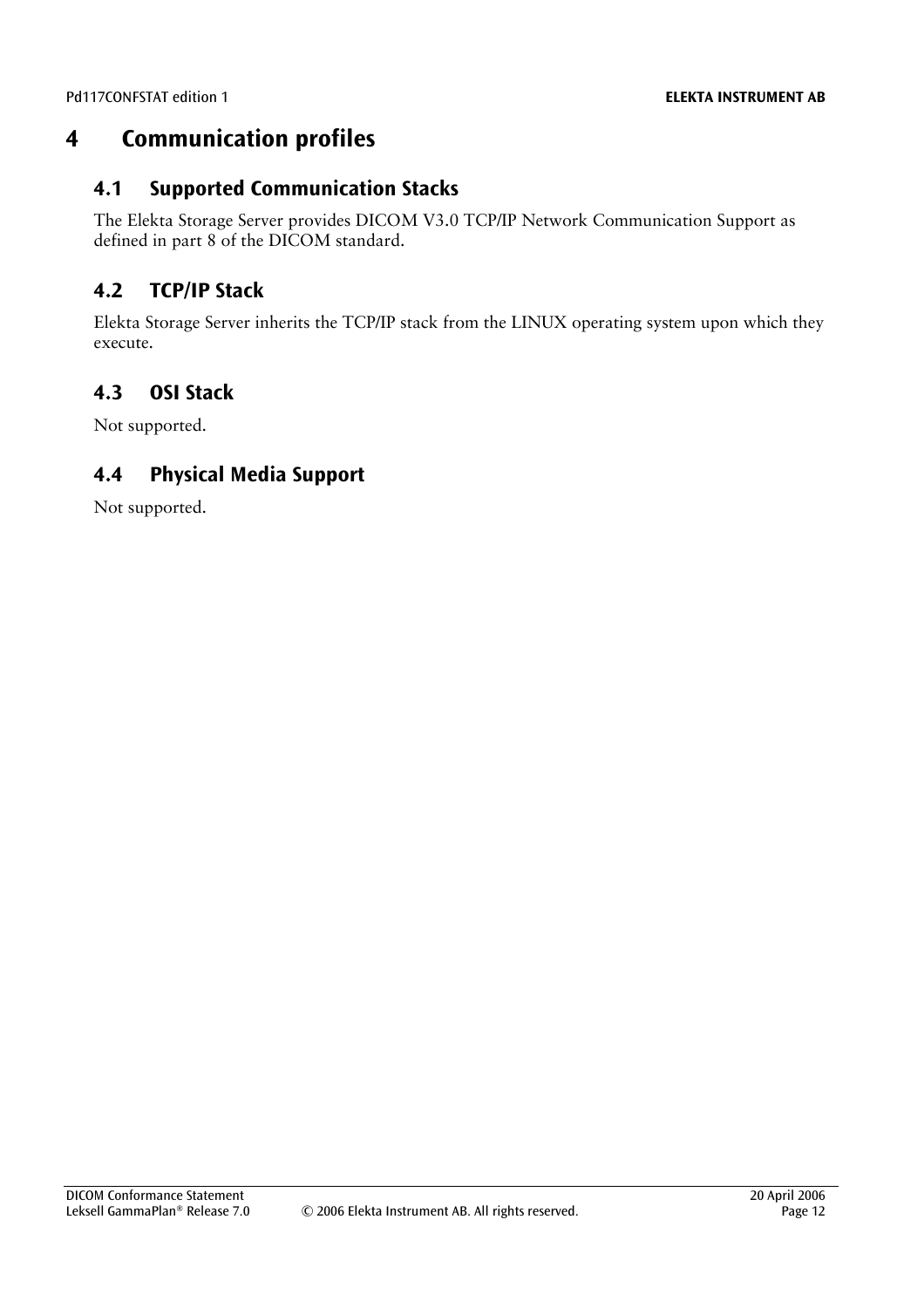## **5 Extensions, Specialization, Privatization**

<span id="page-12-0"></span>Not applicable.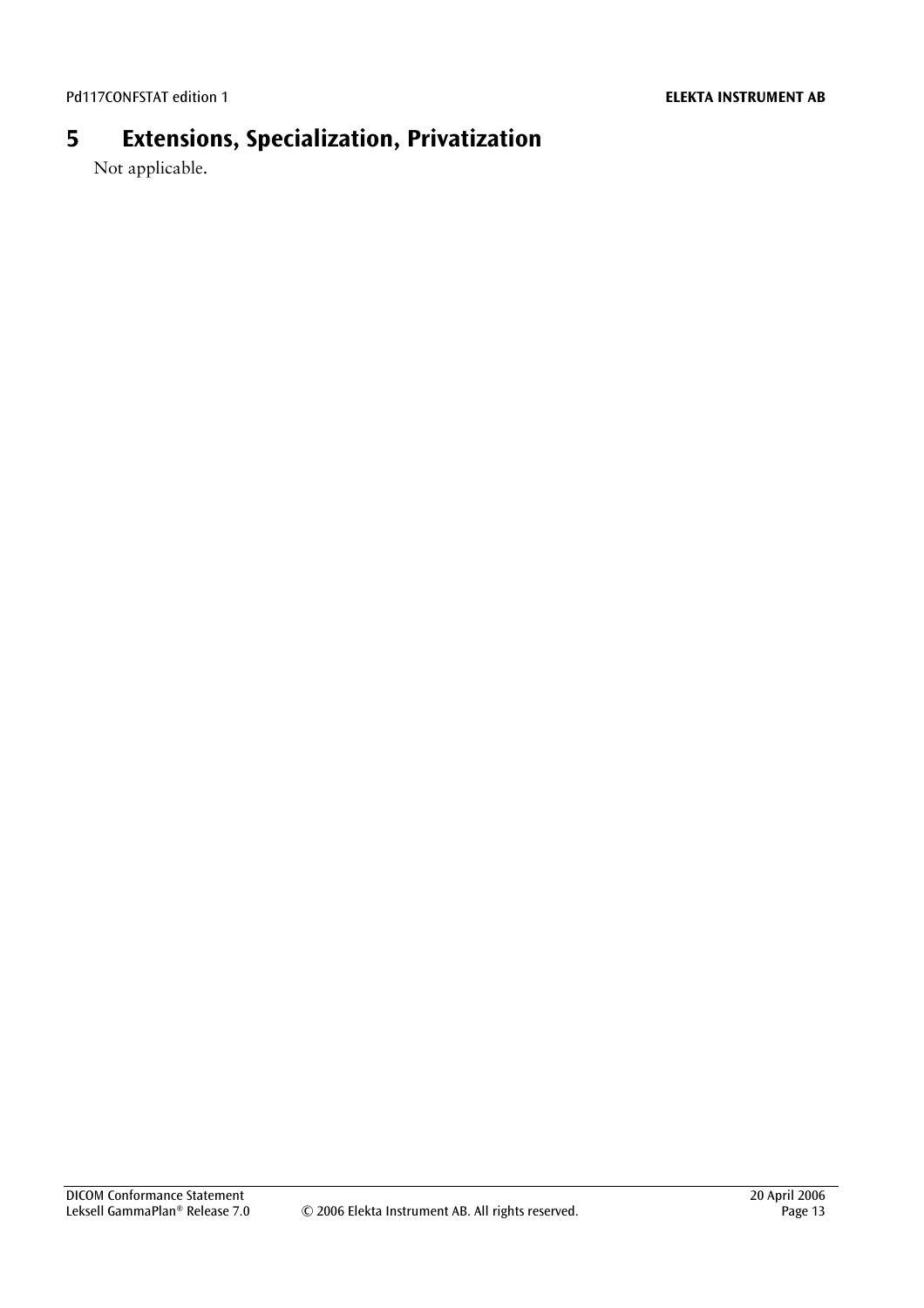## **6 Configuration**

<span id="page-13-0"></span>Configuration is done by editing application configuration files. It is intended to be performed by Elekta service engineers only.

## <span id="page-13-1"></span>**6.1 AE Title/Presentation Address Mapping**

Application Entity Title for the Storage Server is defined in a configuration file. The default value (as generated when the application is installed) is INBOX.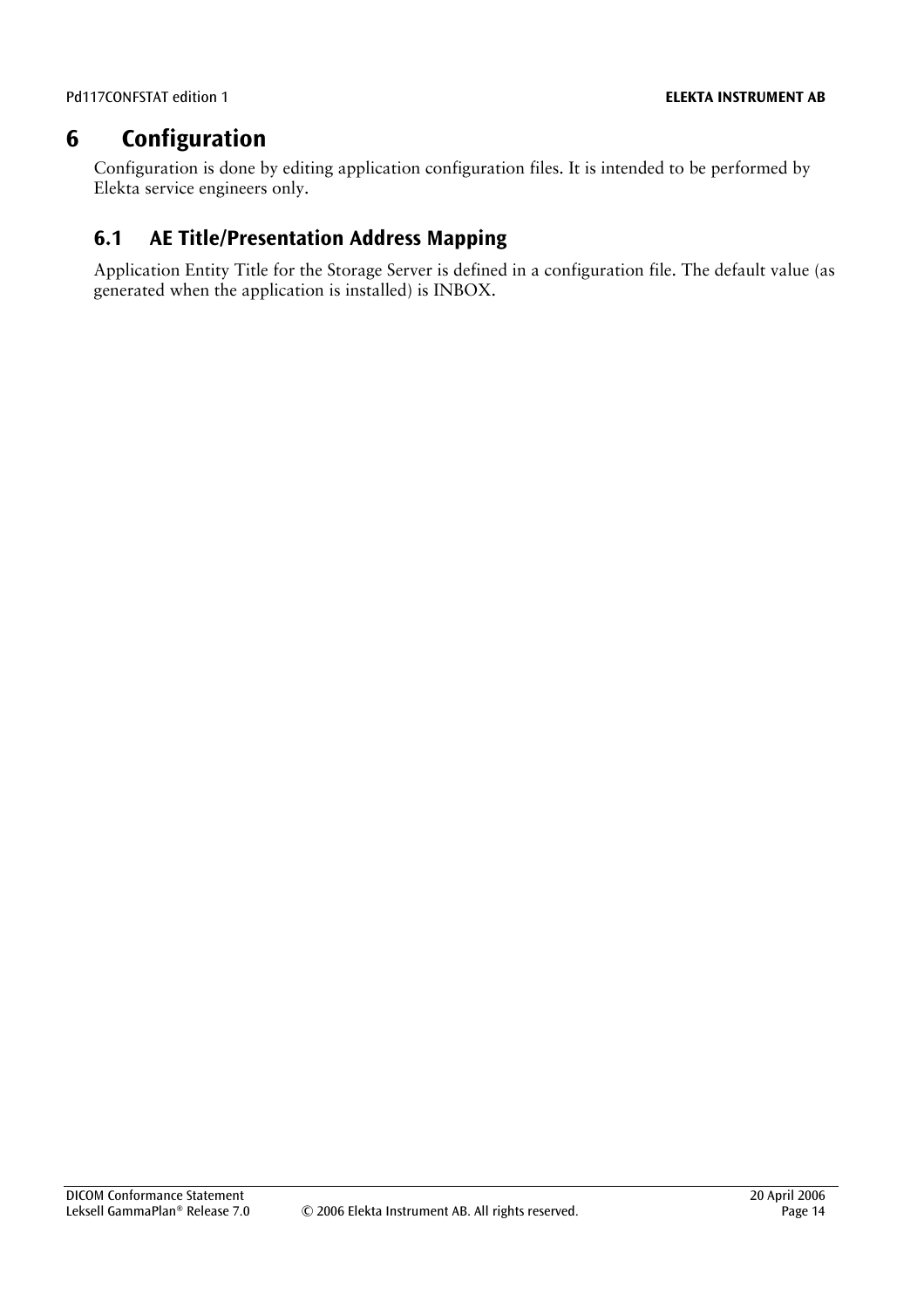## **7 Support of Extended Character Sets**

<span id="page-14-0"></span>Extended characters can be handled, but are not fully supported.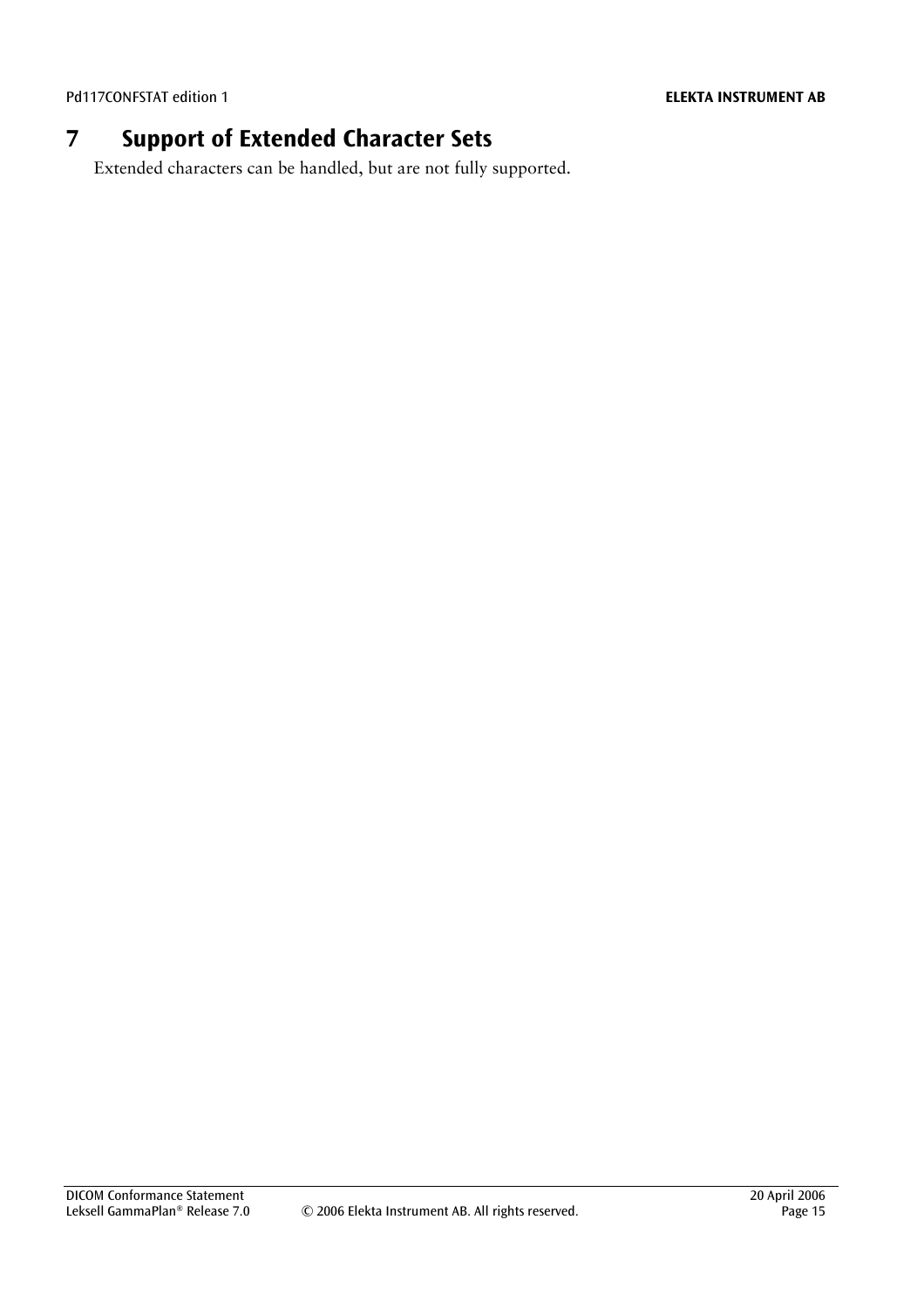## <span id="page-15-0"></span>**A. Image Objects in the Local ENS Database**

The tables below list the attributes vital for Leksell GammaPlan together with their DICOM tags.

| Name                             | <b>TAG</b>   | Usage/Comment                                |
|----------------------------------|--------------|----------------------------------------------|
| <b>Patient Name</b>              | (0010, 0010) | Identification                               |
| Patient ID                       | (0010, 0020) | Identification                               |
| <b>Study Date</b>                | (0008, 0020) | Identification                               |
| <b>Study Time</b>                | (0008, 0030) | Identification                               |
| <b>Instance Number</b>           | (0020, 0013) | User information                             |
| <b>Patient Orientation</b>       | (0020, 0020) | 3D reconstruction                            |
| Modality                         | (0008, 0060) | Identification/Validation<br>See Note 1      |
| <b>Image Orientation Patient</b> | (0020, 0037) | 3D reconstruction                            |
| <b>Bits Allocated</b>            | (0028, 0100) | Pixel data interpretation and display        |
| <b>Bits stored</b>               | (0028, 0101) | Pixel data interpretation and display        |
| Samples per pixel                | (0028, 0002) | Pixel data interpretation and display        |
| Photometric Interpretation       | (0028, 0004) | Pixel data interpretation                    |
| <b>High Bit</b>                  | (0028, 0102) | Pixel data interpretation and display        |
| <b>Pixel Representation</b>      | (0028, 0103) | Pixel data interpretation and display        |
| Columns                          | (0028, 0011) | Pixel data interpretation and display        |
| Rows                             | (0028, 0010) | Pixel data interpretation and display        |
| Pixel Data                       | (7FE0, 0010) | Pixel data interpretation and display        |
| Pixel Data Group Length          | (7FE0,0000)  | Must match length of Pixel Data<br>attribute |
| Transfer Syntax UID              | (0002, 0010) | Criteria to perform byte swapping            |
| Pixel spacing                    | (0028, 0030) | 3D reconstruction                            |
| Series Number                    | (0020, 0011) | Separation of a stack in several series      |
| Image Number                     | (0020, 0013) | User information                             |
| <b>Slice Location</b>            | (0020, 1041) | Separation of a stack in several series      |
| Study Instance UID               | (0020, 000D) | Separation of a stack in several series      |
| <b>Image Position Patient</b>    | (0020, 0032) | 3D reconstruction                            |